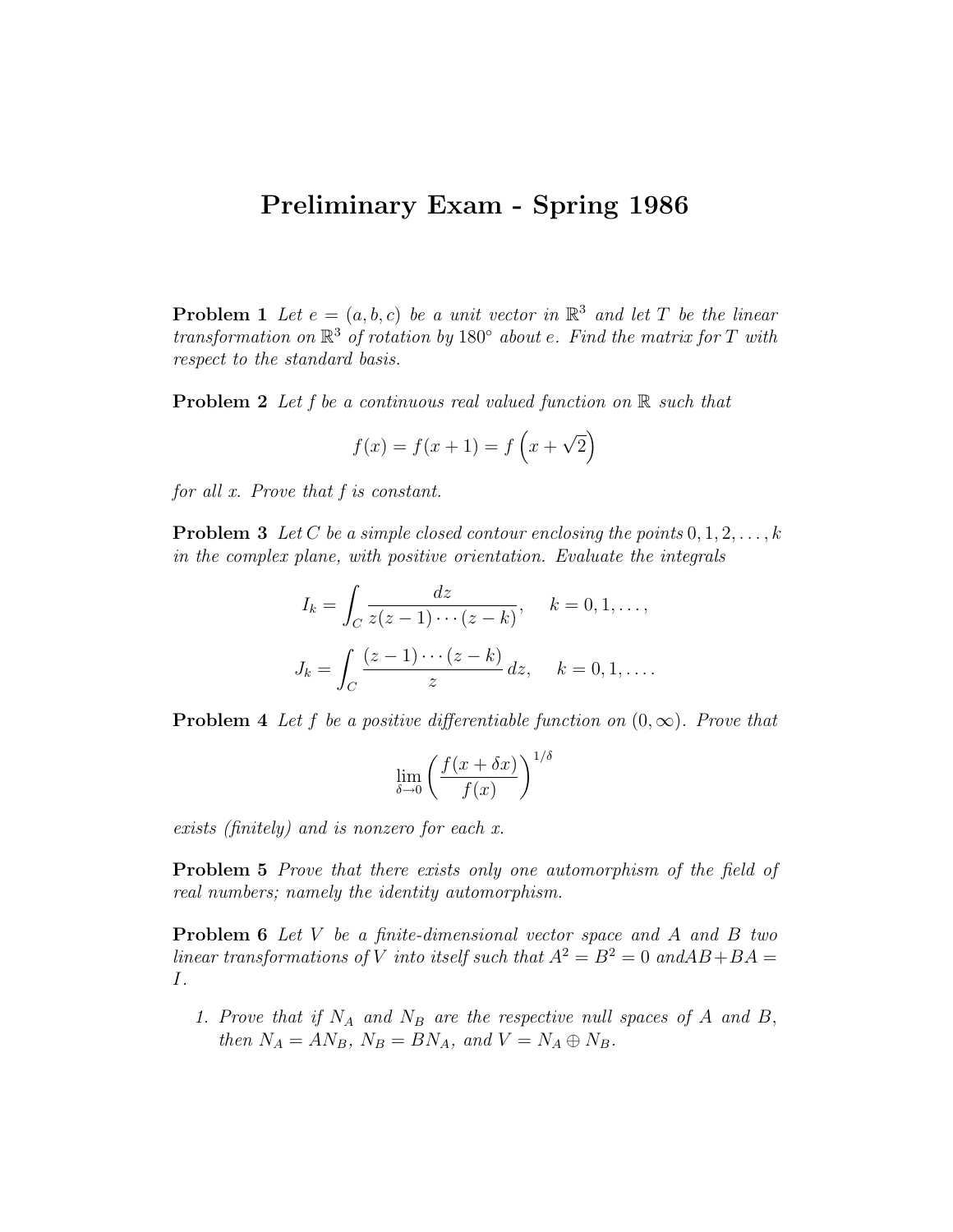- 2. Prove that the dimension of V is even.
- 3. Prove that if the dimension of  $V$  is 2, then  $V$  has a basis with respect to which A and B are represented by the matrices

$$
\begin{pmatrix} 0 & 1 \\ 0 & 0 \end{pmatrix} \quad and \quad \begin{pmatrix} 0 & 0 \\ 1 & 0 \end{pmatrix}.
$$

**Problem 7** For  $\lambda$  a real number, find all solutions of the integral equations

$$
\varphi(x) = e^x + \lambda \int_0^x e^{(x-y)} \varphi(y) dy, \quad 0 \le x \le 1,
$$
  

$$
\psi(x) = e^x + \lambda \int_0^1 e^{(x-y)} \psi(y) dy, \quad 0 \le x \le 1.
$$

**Problem 8** Let the  $3\times3$  matrix function A be defined on the complex plane by

$$
A(z) = \begin{pmatrix} 4z^2 & 1 & -1 \\ -1 & 2z^2 & 0 \\ 3 & 0 & 1 \end{pmatrix}.
$$

How many distinct values of z are there such that  $|z| < 1$  and  $A(z)$  is not invertible?

**Problem 9** Let  $\mathbb{Z}^2$  be the group of lattice points in the plane (ordered pairs of integers, with coordinatewise addition as the group operation). Let  $H_1$ be the subgroup generated by the two elements  $(1, 2)$  and  $(4, 1)$ , and  $H_2$  the subgroup generated by the two elements  $(3, 2)$  and  $(1, 3)$ . Are the quotient groups  $G_1 = \mathbb{Z}^2 / H_1$  and  $G_2 = \mathbb{Z}^2 / H_2$  isomorphic?

**Problem 10** Suppose addition and multiplication are defined on  $\mathbb{C}^n$ , complex n-space, coordinatewise, making  $\mathbb{C}^n$  into a ring. Find all ring homomorphisms of  $\mathbb{C}^n$  onto  $\mathbb{C}$ .

**Problem 11** Let the complex valued functions  $f_n$ ,  $n \in \mathbb{Z}$ , be defined on  $\mathbb{R}$ by

$$
f_n(x) = \frac{(x-i)^n}{\sqrt{\pi}(x+i)^{n+1}} \; .
$$

Prove that these functions are orthonormal; that is,

$$
\int_{-\infty}^{\infty} f_m(x) \overline{f_n(x)} dx = \begin{cases} 1 & \text{if } m = n \\ 0 & \text{if } m \neq n. \end{cases}
$$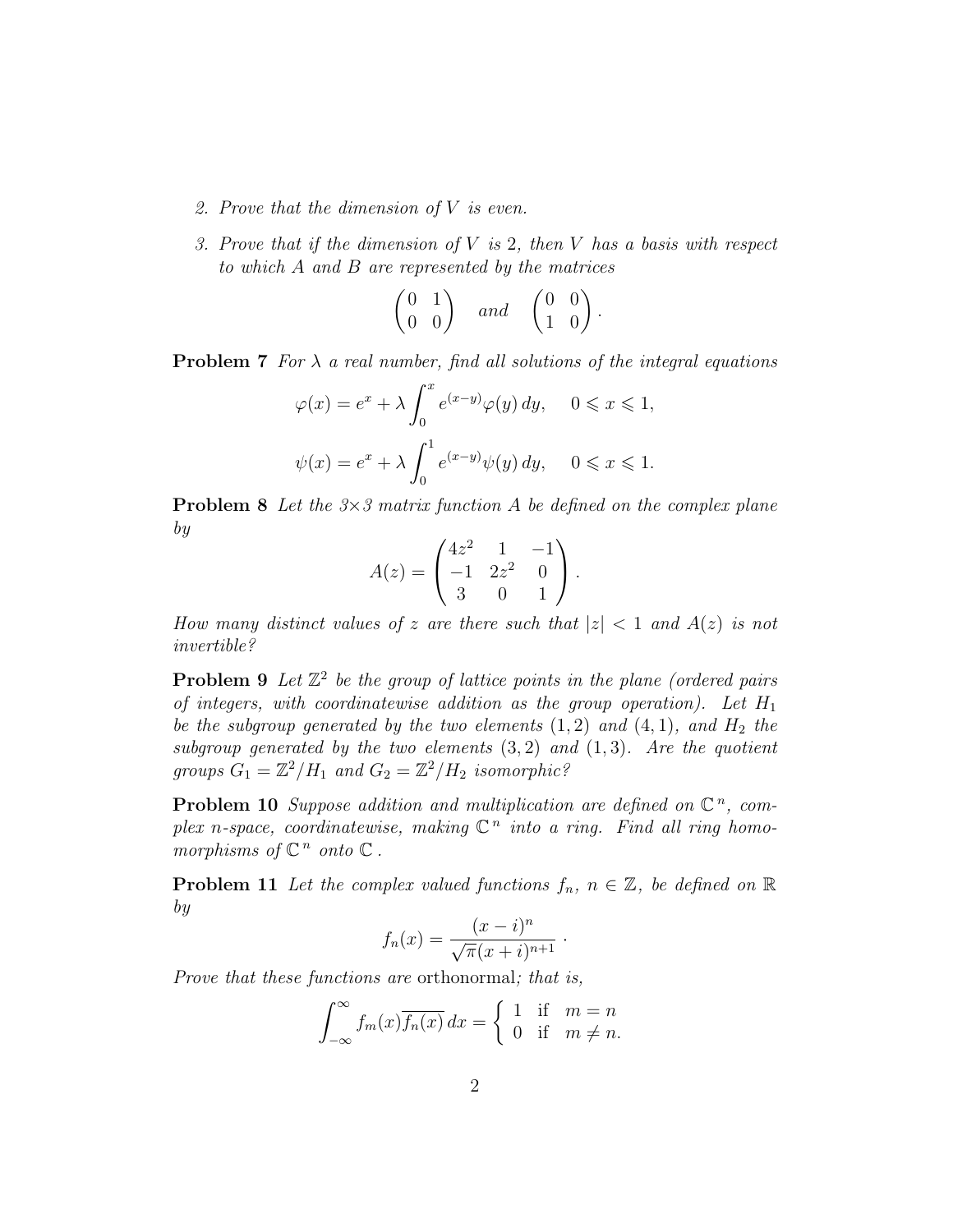**Problem 12** Let f be a real valued continuous function on  $\mathbb{R}$  satisfying the mean value inequality *below*:

$$
f(x) \leq \frac{1}{2h} \int_{x-h}^{x+h} f(y) \, dy, \quad x \in \mathbb{R}, \quad h > 0.
$$

Prove:

- 1. The maximum of f on any closed interval is assumed at one of the endpoints.
- 2. f is convex.

**Problem 13** Let S be a nonempty commuting set of  $n \times n$  complex matrices  $(n \geq 1)$ . Prove that the members of S have a common eigenvector.

**Problem 14** Let K be a compact subset of  $\mathbb{R}^n$  and  $\{B_j\}$  a sequence of open balls that covers K. Prove that there is a positive number  $\varepsilon$  such that each  $\varepsilon$ -ball centered at a point of K is contained in one of the balls  $B_j$ .

**Problem 15** Consider  $\mathbb{R}^2$  be equipped with the Euclidean metricd $(x, y) =$  $||x - y||$ . Let T be an isometry of  $\mathbb{R}^2$  into itself. Prove that T can be represented as  $T(x) = a + U(x)$ , where a is a vector in  $\mathbb{R}^2$  and U is an orthogonal linear transformation.

**Problem 16** Let  $\mathbb{Z}$  be the ring of integers, p a prime, and  $\mathbf{F}_p = \mathbb{Z}/p\mathbb{Z}$  the field of p elements. Let x be an indeterminate, and set $R_1 = \mathbf{F}_p[x]/\langle x^2 - 2 \rangle$ ,  $R_2 = \mathbf{F}_p[x]/\langle x^2-3\rangle$ . Determine whether the rings  $R_1$  and  $R_2$  are isomorphic in each of the cases  $p = 2, 5, 11$ .

**Problem 17** Let V be a finite-dimensional vector space (over  $\mathbb{C}$ ) of  $C^{\infty}$ complex valued functions on  $\mathbb R$  (the linear operations being defined pointwise). Prove that if V is closed under differentiation (i.e.,  $f'(x)$  belongs to V whenever  $f(x)$  does), then V is closed under translations (i.e.,  $f(x + a)$ ) belongs to V whenever  $f(x)$  does, for all real numbers a).

**Problem 18** Let  $f$ ,  $g_1$ ,  $g_2$ ,... be entire functions. Assume that

- 1.  $|g_n^{(k)}(0)| \leq |f^{(k)}(0)|$  for all n and k;
- 2.  $\lim_{n\to\infty} g_n^{(k)}(0)$  exists for all k.